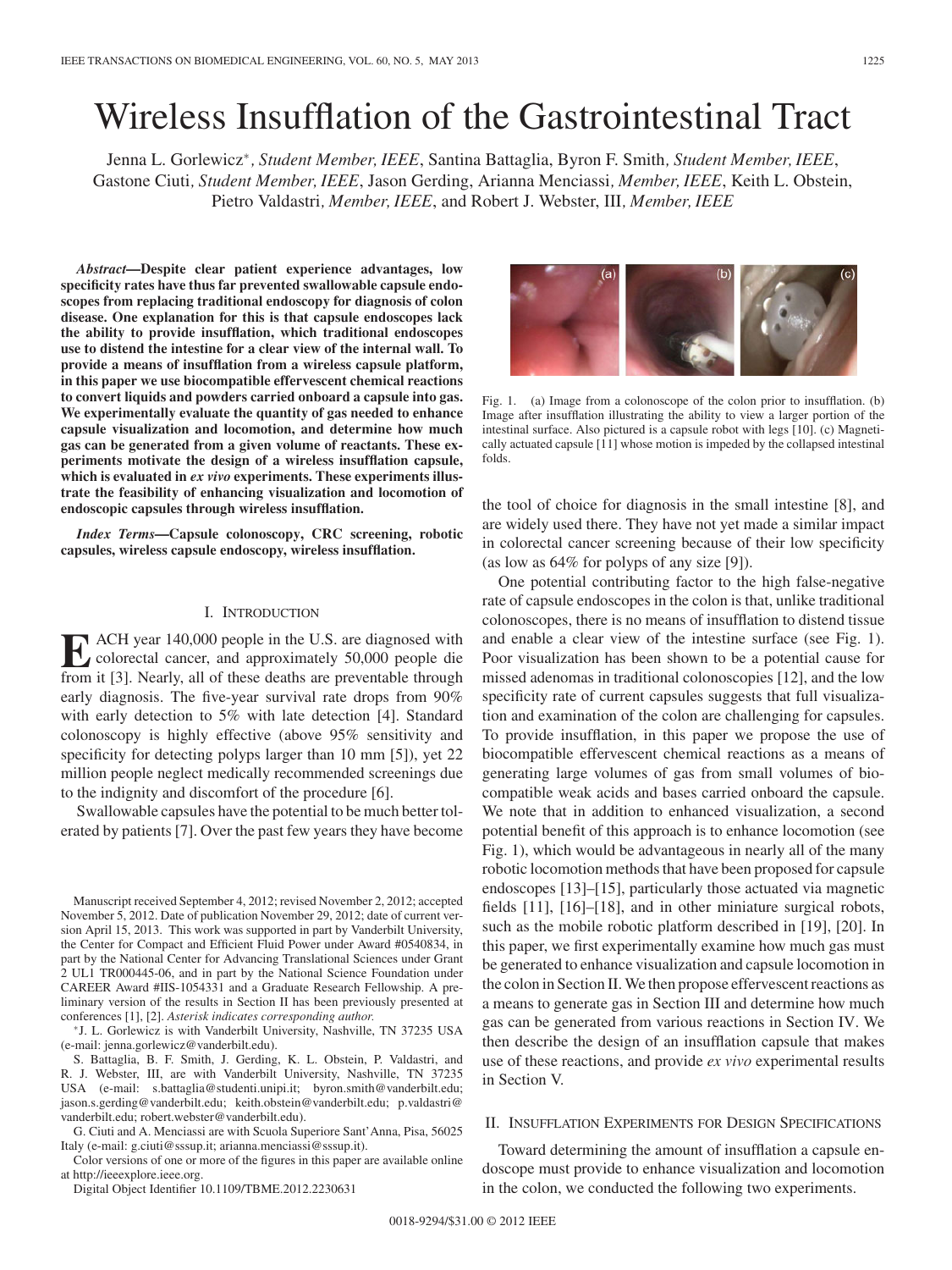

Fig. 2. Experimental setup for determining how much insufflation is required to improve visualization in the large intestine. *Ex vivo* porcine intestine was arranged in a phantom model to simulate the shape of the human colon within the abdomen.

## *A. Visualization Enhancement Experiment*

An *ex vivo* experiment was conducted using a porcine large intestine 150 cm long and 6 cm in diameter, matching the dimensions of an average adult colon [21] (see Fig. 2). Nine colored markers serving as identifiable fiducials were attached in groups of three, with each marker evenly spaced from the others, at 3 cm linear intervals along the intestine (see Fig. 3(e)). The deflated colon was then placed in a human anatomical model (Limbs & Things Ltd., Bristol, U.K.) as shown in Fig. 2 in a configuration approximating the curved path of the human colon and sealed at both ends.

A flexible endoscope (13803PKS, Karl Storz GmbH & Company, Germany), placed approximately 4 cm from the markers, was used for visualization, simulating the view from a capsulebased camera. Using a controlled air compressor, the intestine was incrementally inflated through the single channel in the endoscope. The intestine was inflated by increasing the volume of air released in increments of 50 mL from 0 to 500 mL. From 500 to 1000 mL, the increment was changed to 100 mL since significant changes in the field of view were no longer observed. The maximum inflation applied was 1500 mL. An in-line flow sensor (AWM3300V, Honeywell International, Morristown, NJ) was used to measure the inflation volume.

The number of markers visible at each increment is shown in Table I and Fig. 3. From this experiment, we observe that visualization is enhanced almost immediately, with as little as 50 mL of insufflation needed to visualize just under half of the markers. With 200 mL of insufflation, all nine markers first became visible, and after 450 mL of insufflation, all nine markers were consistently visible. These results will be discussed further in Section IV-D, in the context of results obtained from gas generation experiments and insufflation capsule testing.

### *B. Locomotion Experiment*

Insufflation also has the potential to enhance locomotion of capsules that are otherwise impeded by the folds of the deflated intestine. Even with active locomotion methods, such as magnetic guidance, capsules often have difficulty traveling through the entire lumen [11]. To assess the benefits of insufflation for locomotion, we performed a second experiment with a



Fig. 3. Results of the colon inflation experiment pictured in Fig. 2. (a) Intestine in its deflated state with no markers visible. (b) With just 50 mL of insufflation, four of the nine markers became visible. (c) At 200 mL, all nine markers first came into the field of view. (d) Threshold above which all nine markers were consistently visible was 450 mL. (e) Intestine in its fully inflated state at 1500 mL of insufflation.

TABLE I THE NUMBER OF MARKERS VISIBLE AT SELECTED INFLATION VOLUMES

| Gas (mL) $\vert 0 \vert 50 \vert 100 \vert 200 \vert 300 \vert 350 \vert 400 \vert 450 \vert \cdots$ 1500 |  |  |  |  |  |
|-----------------------------------------------------------------------------------------------------------|--|--|--|--|--|
| Markers 0 4 5 9 7                                                                                         |  |  |  |  |  |

magnetically-actuated capsule, which has previously been validated in an endoscopic setting [11]. A 1.21 T NdFeB N35 permanent magnet (Sintered NdFeB magnets, B and W Technology and Trade GmbH, Germany) having a diameter of 60 mm, a length of 70 mm, and a weight of 1.5 kg, was attached to the end effector of a 6 degree of freedom Mitsubishi RV-3S serial manipulator (Mitsubishi Electric Corp., Japan). Three smaller internal magnets, (MTG Europe Magnet Technology Group, Germany), each having a diameter of 3 mm, a length of 10 mm, and a magnetic flux density of 1.21 T were placed inside of a pill-sized capsule (11 mm diameter  $\times$  26 mm long). The working distance between the internal and external magnets was 150 mm.

The robotic arm was preprogrammed to follow a straight trajectory 300 mm long, which approximates the length of the longest straight portion of the colon. The robot was programmed to stop its motion every 10 mm, rotate around its roll axis by 10°, rotate around its yaw axis by 10°, and then continue forward motion at a velocity of 5 mm/s. The rotational speed was between 5 and 10°/s. This behavior was performed in order to attempt to free the capsule from the collapsed lumen using a procedure similar to that which a surgeon might employ by hand with the magnet, or when teleoperating the robot for the same capsule locomotion purpose (see [11] for more details on magnetic locomotion). In this experiment, the capsule moved at approximately 5 mm/s, the same velocity as the external magnet attached to the robot. We note that Ciuti *et al.* measured the average time it took surgeons to teleoperate a magnetic capsule over a 500 mm collapsed colon to be almost 10 min [11]. Assuming a total length of 1.5 m as previously stated, this would suggest that the capsule could travel the entire length of the colon in less than 30 min.

The magnetic capsule was placed inside fresh porcine large intestine (4 cm diameter), and the intestine was sealed at both ends. A 50 mL syringe connected to a tube whose outlet was located immediately behind the capsule was used to incrementally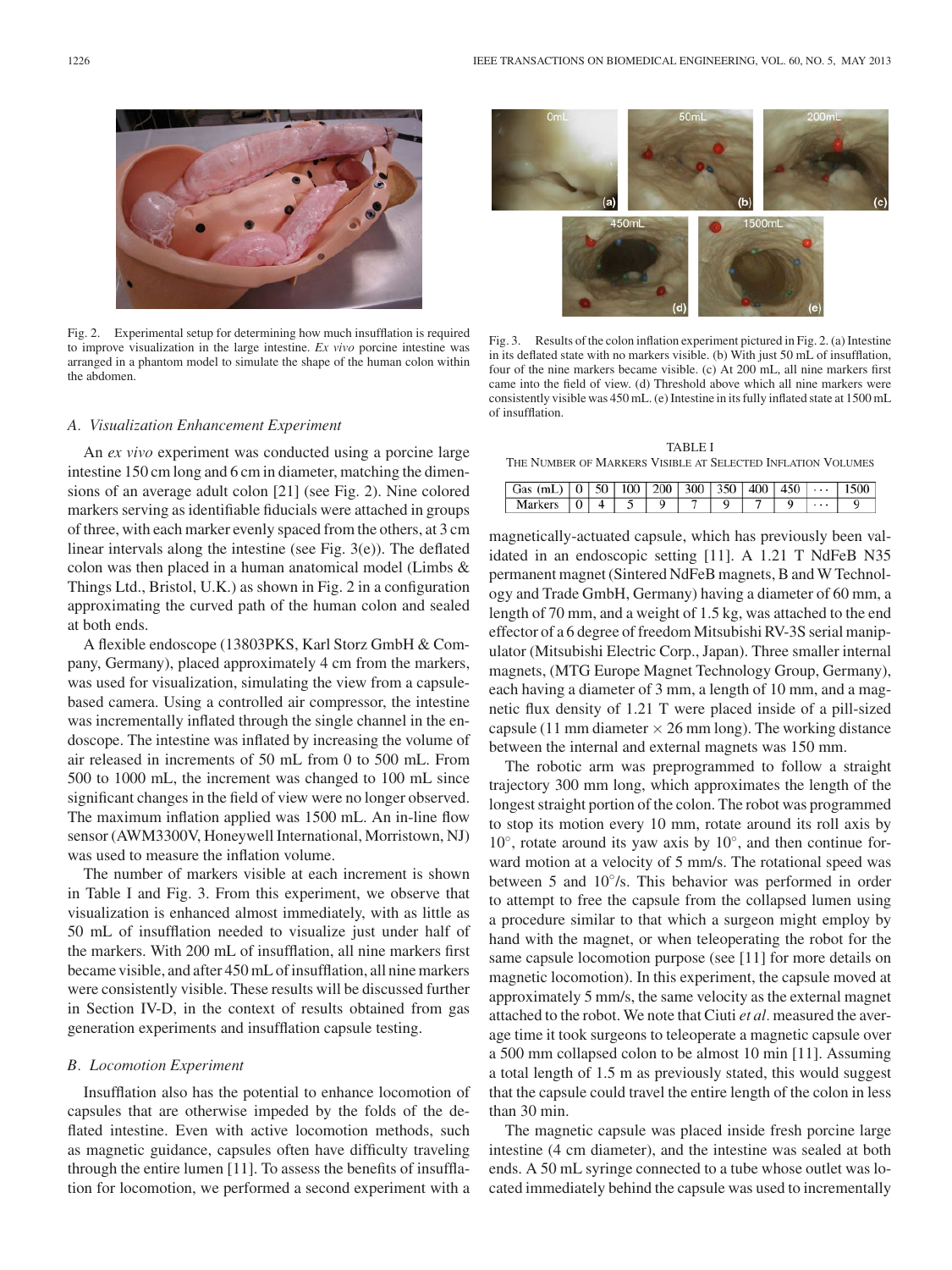

Fig. 4. Results of the locomotion experiment at different inflation increments. (a) Intestine in its deflated state, where no capsule motion was possible. (b) With just 50 mL of insufflation, the capsule moved an average distance of 67 mm. (c) At 100 mL, the capsule moved an average distance of 150 mm. (d) At 150 mL, the capsule moved an average distance of 188 mm. (e) At 200 mL, the capsule moved an average distance of 243 mm. (f) At 250 mL, the capsule was able to move the entire length of the colon (300 mm), with an average distance of 295 mm.

inflate the intestine in 25 mL intervals from 0 to 250 mL. As shown in Fig. 4, this resulted in local inflation of the colon, such that the capsule could advance up until the far border of the inflation "bubble." Three trials were performed at each inflation interval.

The distance d traveled by the capsule in this experiment was related to the amount of insufflation by  $d = 1.16 v_{\text{air}} + 13.64$ , with  $R^2 = 0.99$ . This equation was calculated by plotting the amount of insufflation provided versus the distance traveled by the capsule, and then fitting a linear model to the data. We observe that locomotion enhancements occur almost immediately, with only 25 mL of insufflation. At this point, the capsule was able to travel 37 mm. With 250 mL of insufflation, the capsule was able to travel the entire length of the desired trajectory. These results will be discussed further in Section IV-D in the context of gas generation experiments and the design of an insufflation capsule.

## III. PROPOSED SOLUTION: EFFERVESCENT REACTIONS

Given the potential benefits of insufflation and the need for an untethered air supply in a capsule endoscope, we now explore the potential of acid/base reactions in producing sufficient gaseous output to meet the visualization and locomotion requirements determined in Section II. In prior work, we explored the potential of using chemofluidic phase transition of hydrogen peroxide as a means for generating gas for insufflation [1]. Peroxide requires small liquid volumes to generate large gas volumes, but it is not biocompatible, and is a safety hazard if accidentally spilled on the intestine [22]. It also requires care to manage the heat generated by the reaction. Mild acid/base reactions, in contrast, create a relatively large amount of gas from basic ingredients that are safe to ingest.

Here, we explore four such candidate acid/base reactions, generated from all combinations of two bases, potassium bicarbonate (KHCO<sub>3</sub>) and sodium bicarbonate (NaHCO<sub>3</sub>), and two acids, acetic acid (CH<sub>3</sub>CO<sub>2</sub>H) and citric acid (C<sub>6</sub>H<sub>8</sub>O<sub>7</sub>). These acids and bases were chosen because they are biocompatible and FDA approved at various concentrations, as are the byproducts of their reactions [23]. Tissue pathology studies will be required in the future to know if the specific concentrations of the acids



Fig. 5. Experimental setup for reacting known volumes of the base, the acid, and water to measure carbon dioxide production. The powdered acid and base were placed into the flask, and water was added through a syringe to start the reaction. The gas generated displaced water in the holding flask which was measured in a graduated cylinder.

and bases used in this study may be harmful to the large intestine if directly introduced, but we note that these acids and bases are not meant to come into contact with the intestine at any point, as the entire reaction takes place within the capsule. However, should the contents of the insufflation capsule escape, both potassium and sodium bicarbonate appear to be harmless, as they are found in foods, used in antacids, and do not cause skin irritation. Further, "the (body's) mechanisms for disposing bicarbonate intake in large amounts through excretion appear to be highly efficient" [23]. Citric acid is also found naturally in foods and does not cause skin irritation at the concentrations used in this study. Thus, we believe it will be safe even for direct large intestine contact. Acetic acid is the acid found in common vinegar (which is acetic acid diluted 20:1 with water). In this study we used undiluted acetic acid, which may cause skin irritation. Thus, there is a reasonable chance of irritation to the intestine lining if it is spilled. Future *in vivo* experiments will be needed to support the aforementioned conjectures on the biocompatibility of these substances, if they are directly introduced into the intestine through a catastrophic capsule malfunction. However, we note that the way the capsule is designed, only small ports are present. This limits the rate at which material can flow out of the capsule, even in an emergency condition, making it highly unlikely that the complete contents of the capsule would ever be directly introduced onto the intestine lining.

Of the two bases, potassium bicarbonate has higher solubility which would suggest a higher gas output, but is not suitable in patients with renal failure or cardiac disease [24]. For this reason, we also explore the sodium bicarbonate reaction, which is expected to have only slightly lower gaseous ouptut, but serves as a viable alternative in these specific cases. In all of these reactions, when the acid and base are mixed in the presence of water, carbon dioxide  $(CO<sub>2</sub>)$ , water, and a biocompatible citrate (for citric acid) or acetate (for acetic acid) are produced. The fact that  $CO<sub>2</sub>$  is released as the output gas (rather than air, oxygen, etc.) is particularly beneficial for insufflation in the colon, due to its rapid absorption by the mucosa, which has been shown to decrease patient discomfort in colonoscopy [25]. In both reactions, water is necessary to disassociate the ion pairs of the base and provide a medium for its protonation by the acid. For this reason, both water and the reactants are carried onboard the capsule, as discussed further in Section V.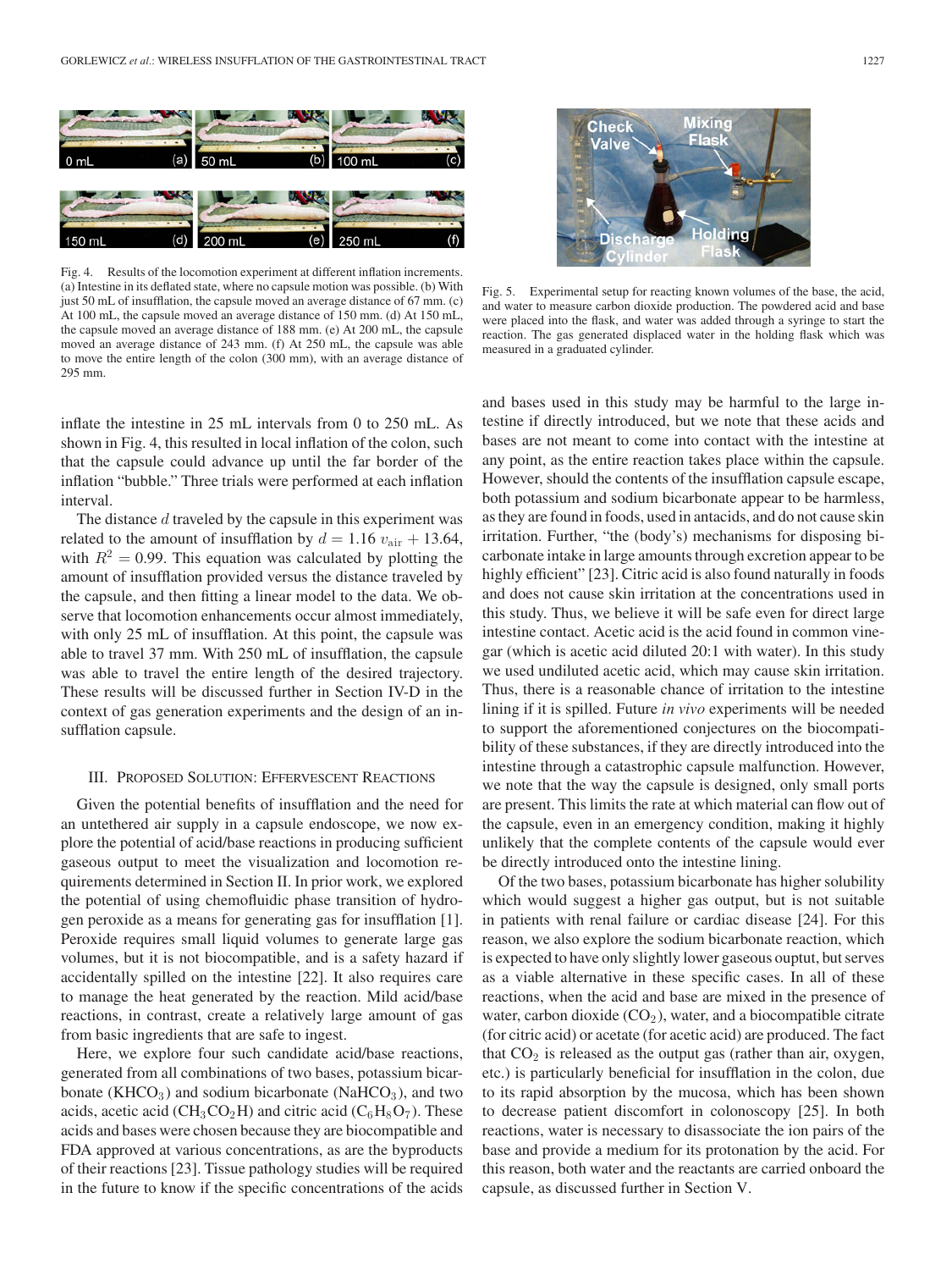

Fig. 6. Carbon dioxide generated by the four combinations of potassium bicarbonate (PB), sodium bicarbonate (SB), acetic acid (AA), and citric acid (CA). The average output is presented as a line, and the minimum and maximum values are presented with error bars. From this, we observe that the PB+CA reaction generated the most gaseous output.

### IV. ACID BASE REACTION EXPERIMENTS

To determine the necessary volume of acid/base reactants needed to generate a given volume of gas, one may initially think that a simple computation using the chemical decomposition equation would suffice. While these computations provide a general range of reactant and product volumes, there are many factors that are not accounted for in such an ideal equation, including solubility, temperature, and heat of formulation, all of which impact the total volume of the products that are generated from the reaction. For this reason, we conducted a set of experiments to determine the optimal combination of reactants, the optimal water to reactants ratio, and the amount of  $CO<sub>2</sub>$ that can be generated from small initial volumes of solution, using the chemical decomposition equation to inform the starting volumes chosen. All experiments were conducted at the same temperature and pressure.

## *A. Acid Base Combination Experiment*

We tested all four combinations of reactants (potassium bicarbonate, sodium bicarbonate, citric acid, and acetic acid), in order to determine which combination resulted in the most  $CO<sub>2</sub>$ output. The experimental setup, shown in Fig. 5, involved a mixing flask, a holding flask, and a discharge cylinder. The flasks were connected with rubber tubing and sealed with rubber stoppers. For each combination, one acid and one base were mixed together in the mixing flask, the flask was sealed, and water was added with a syringe. The  $CO<sub>2</sub>$  produced by the reaction was transferred to the holding flask, which held the water that was displaced through a plastic tube, a check valve, and into a graduated cylinder. The amount of water displaced corresponds to the gas produced by the reaction.

These experiments were performed with an initial volume of 1 mL total of the two reactants and 0.5 mL of water, for each of the four combinations of acids and bases. The reactants were mixed at stoichiometric ratios, according to the chemical equations of these reactions. We note that the total solution volume was 1.5 mL, a volume that fits within the typical volume (2.5 mL)

Carbon Dioxide Ouput from Varving Water: Reactant Ratios (Total Initial Volume 1.5mL)



Fig. 7. Carbon dioxide generated by varying ratios of water to reactants for potassium bicarbonate and citric acid. The average output is presented as a line, and the maximum and minimum values are presented with error bars. From this, we observe that the 1:2 water:reactant ratio produced the most gaseous output.

of a commercial camera pill [26]. To ensure repeatability, three trials of each combination were performed. The amount of water output was recorded every 30 s for 15 min and averaged over the three samples for each combination. The results are shown in Fig. 6. Note that the figure shows only the first 10 min of data collection, as this was the point after which very little changes were observed. These results show that the citric acid solutions produce more  $CO<sub>2</sub>$  than the acetic acid solutions, which is consistent with predictions made from the chemical equations of each reaction. Overall, we found that the potassium bicarbonate and citric acid solution resulted in the largest output and fastest rate of reaction. Thus, we use this combination in subsequent experiments. We note, however, that the sodium bicarbonate and citric acid solution produced the second largest gaseous output, and is a good alternative for patients with preexisting renal and cardiac problems, as mentioned previously.

## *B. Solution Concentration Experiment*

Having chosen potassium bicarbonate and citric acid as our preferred reactants, we performed a second experiment to determine the effect of the water to reactant ratio on the rate of the reaction and amount of  $CO<sub>2</sub>$  produced. To do this, we used the same experimental setup described previously and shown in Fig. 5. While keeping the total volume of water and reactants fixed at 1.5 mL, we studied four water:reactant (by volume) ratios: 1:5, 1:2, 1:1, and 3:2. Three trials were performed for each ratio. The amount of water displaced was recorded every 30 s for 15 min. The results are shown in Fig. 7.

From this experiment, we observe that a tradeoff exists between the total amount of  $CO<sub>2</sub>$  produced and the rate at which it is produced, based on the intial volume of water. Too little water leads to longer gas generation times, which would likely be a disadvantage for capsule-based colonoscopy if this caused the procedure to take longer than an average colonoscopy (30–60 min). Too much water, on the other hand, leaves less space for the reactants, and thus, less  $CO<sub>2</sub>$  is produced. The 1:2 water to reactants ratio appears to be the best balance among the combinations tested, providing a quick rate of reaction and the most  $CO<sub>2</sub>$  produced.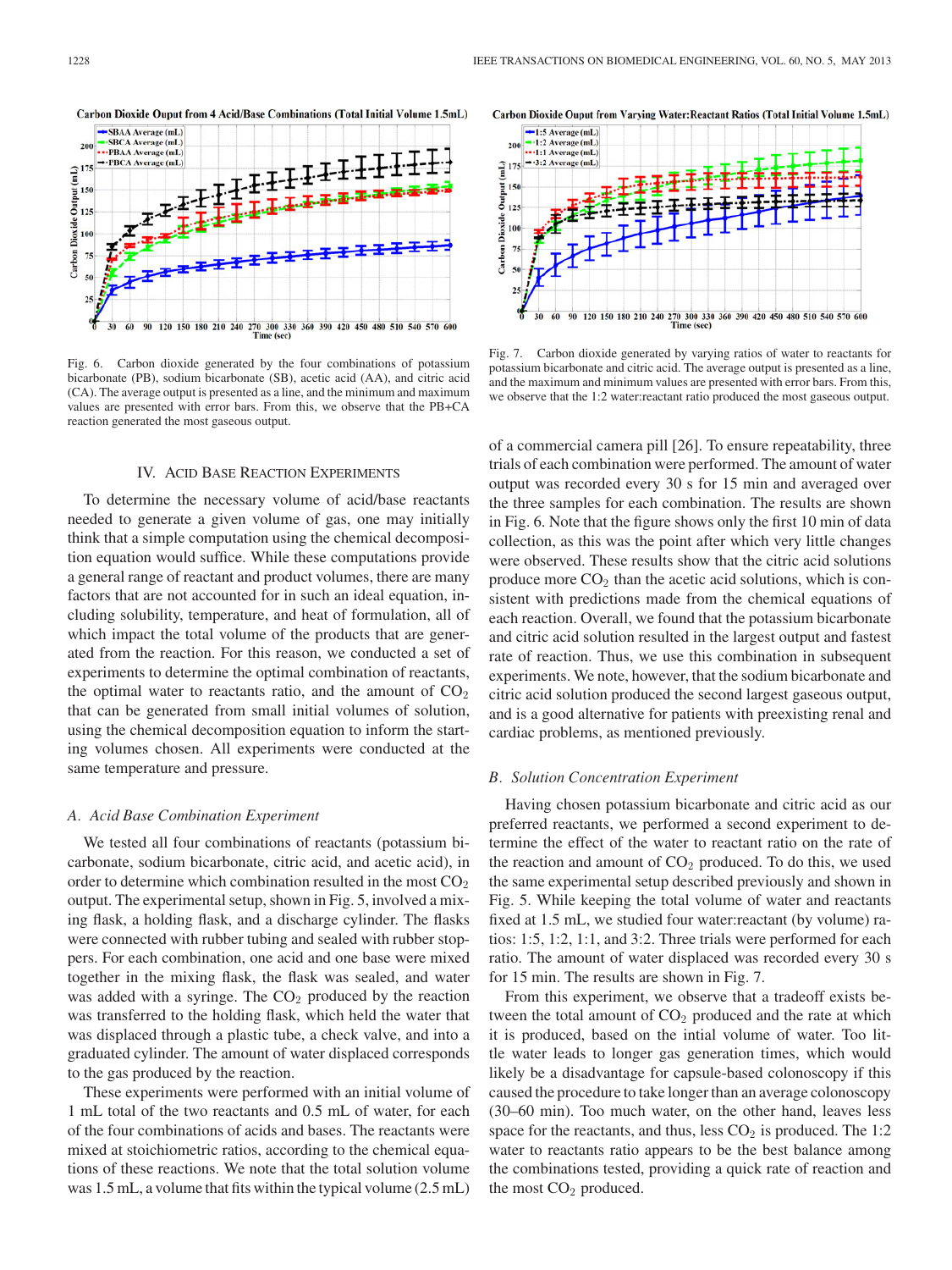

Fig. 8. Carbon dioxide produced by varying total initial volumes of reactants (potassium bicarbonate, citric acid, and water). The average output is presented as a line, and the maximum and minimum values are presented with error bars. From this, we observe that a larger initial volume produces a larger gaseous output, following a linear relationship.

## *C. Initial Volume Experiment*

The final experiment explores how the  $CO<sub>2</sub>$  output depends on the total initial volume of reactants and water stored onboard the capsule. The experimental setup shown in Fig. 5 was used in this experiment. We investigated three initial volumes of solution, 1.0, 1.5, and 2.0 mL, mixed at the optimal water to reactants ratio of 1:2 determined in the prior experiment. Three trials were performed at each initial volume. The amount of water displaced was recorded every 30 s for 15 min.

The results are shown in Fig. 8. One can see that the larger the initial volume, the larger the volume of gas produced. The average  $CO<sub>2</sub>$  output is also linearly related to the initial volume of solution ( $v_{\text{gas}} = 150 v_{\text{reactants}}$ ,  $R^2 = 0.99$ ). This finding is consistent with the theoretical prediction of the relationship between  $CO<sub>2</sub>$  output and initial volume, which is derived from the chemical decomposition equation and is given by

$$
\frac{V_{\text{CO}_2}}{V_{\text{tot}}} = \left(\frac{M_{\text{acid}}}{\rho_{\text{acid}}} + 3\frac{M_{\text{base}}}{\rho_{\text{base}}}\right) R \frac{M_{\text{CO}_2}}{\rho_{\text{CO}_2}} = 147.17 \quad (1)
$$

where  $V_{\text{CO}_2}$  is the volume of  $\text{CO}_2$ ,  $V_{\text{tot}}$  is the total initial volume of reactants, M is the molar mass,  $\rho$  is the density, and R is the molar ratio of base to acid. This linear trend was extrapolated to determine the initial volume of reactants needed to produce desired volumes of  $CO<sub>2</sub>$  with water carried onboard the capsule. Results are presented in Table II. In interpreting values on the table, note that the typical volume of a commercial camera pill is approximately 2.47 mL, and that the volume of the Given Imaging, Inc. PillCam Colon is approximately 2.95 mL.

### *D. Summary/Interpretation of Experimental Results*

These experiments, viewed in light of those in Section II, illustrate the feasibility of generating sufficient levels of insufflation from a wireless capsule to enhance visualization and locomotion. As can be seen in Fig. 3, at just 50 mL of inflation, visualization was significantly improved. The same level of insufflation freed the capsule for magnetic locomotion, enabling it to move 67 mm. Fig. 8 shows that even 1 mL of a 1:2 water

TABLE II VOLUME OF REACTANTS REQUIRED FOR VARIOUS INSUFFLATION LEVELS, EXTRAPOLATED FROM EXPERIMENTS IN SECTION IV-C

| $CO2$ (mL) | Reactants + Water (mL) |
|------------|------------------------|
| 50         | 0.33                   |
| 100        | 0.67                   |
| 150        | 1.00                   |
| 200        | 1.34                   |
| 250        | 1.67                   |
| 300        | 2.00                   |
| 350        | 2.34                   |
| 400        | 2.67                   |
| 450        | 3.00                   |
| 1500       | 10.02                  |

to reactants ratio of potassium bicarbonate and citric acid can produce 50 mL of  $CO<sub>2</sub>$  in less than 1 min. One can extrapolate (see Table II) that even just 0.5 mL of initial solution would result in more than 50 mL of insufflation.

At 200 mL of insufflation, the entire wall of the intestine is viewable (see Fig. 3(c)) and the capsule is able to magnetically locomote through more than 80% of the colon (see Section II-B). Our experiments suggest that a total initial volume of 1.34 mL (including reactants and water) should be able to provide this amount of insufflation (see Table II). To reach the upper threshold of 450 mL, beyond which we found no visualization benefit to further inflation, 3 mL of initial solution volume would be required.

Given the volumes of commercial capsules such as the Pill-Cam SB (Given Imaging, Inc.) and MAARS capsule [26], it is reasonable to expect a single capsule to be easily able to generate sufficient insufflation to enhance visualization and locomotion. If one wishes to inflate the entire intestine (e.g., at the 450 mL level, or greater), more than one insufflation capsule will be required. This is not problematic, however, since it is reasonable to ask a patient to swallow several pills in sequence.

We note that these benchtop experiments may not capture the effects of pressure applied to the intestine by surrounding tissue. These effects, however, appear to be small, as "the abdomen behaves as a hydraulic system with a normal intraabdominal pressure of about 5–7 mmHg" [27]. This pressure would reduce the volumes of gas delivered by the capsule by less than 1% assuming an ideal gas at constant temperature. This should be noted in interpreting the results in these experiments and the prototype experiments in Section V-A, as they apply to *in vivo* conditions.

### V. INSUFFLATION CAPSULE PROTOTYPE

Using the results from the above experiments, we now describe the design of a swallowable capsule that carries water plus reactants onboard. Our capsule prototype (see Figs. 9 and 10) consists of a cylindrical capsule measuring 12 mm in diameter  $\times$  32 mm long with rounded end caps. These dimensions provide an internal volume matching the PillCam Colon, given the 1 mm wall thicknesses we selected to ease assembly. The capsule was made using a 3-D Printer (Objet 30 Pro, Objet Geometries Inc., MA), with polypropylene-like material.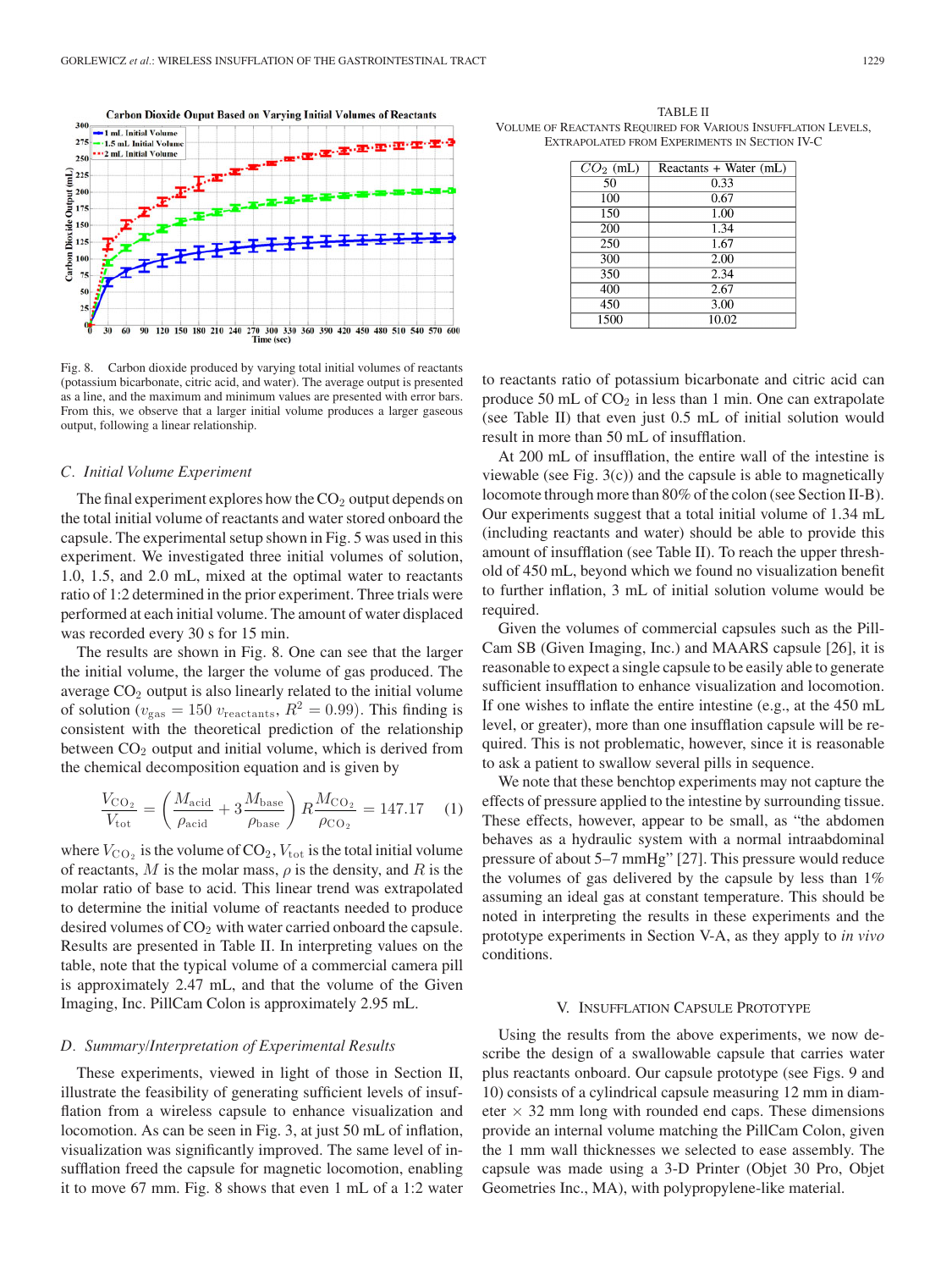

Fig. 9. Cross section views of the capsule in its closed (top) and opened (bottom) state.

The capsule has two chambers, with a 1 mm thick center divider that separates the upper and lower chambers. The upper chamber has a volume of 1.0 mL, and the lower chamber has a volume of 0.64 mL. The capsule has 28 exhast ports, each 0.7 mm in diameter, along the upper edge of the lower chamber, to vent  $CO<sub>2</sub>$  into the intestine. Two magnetic ball valves located on the center divider at each end of the capsule provide a flow gate for mixing the reactants contained in the two chambers.

The ball magnets (3.2 mm in diameter) are seated in coneshaped holes (4 mm in diameter on the top of the center divider and 2 mm in diameter on the bottom), and are held in place with a ferromagnetic ring attached to the opposite side of the center divider. Each ball magnet is confined in a small compartment on the top chamber, to enable each of them to be repeatedly opened and closed in the presence of an external magnetic field without colliding with one another. This enables throttled control of liquid flow, which can be used to prevent the reactants from mixing too quickly and generating large pressure spikes, which may cause the ejection of some nonreacted contents through the exhaust ports. In the presence of an external magnetic field, the ball magnets first spin to align their field with the external field, and are then separated from the ferromagnetic ring to open the valve hole, as shown in Fig. 9. Since the magnets are spherical and can spin to the appropriate orientation, the capsule does not have to be in a particular orientation for the valves to open. While the flow of the acid solution does rely on gravity (and thus, pill orientation with the top chamber up and the bottom chamber down is preferential), the pill can work if it is laying on its side or when it is oriented with one of the ends vertical. Due to the capsule's center of mass being located in the bottom chamber, the capsule tends to roll on its side, preventing it from being oriented directly upside down. Should it become oriented upside down, any slight perturbation (such as that introduced from the external magnetic field) reorients it to a more desireable configuration. When the external magnetic field is removed, the ball magnets are attracted back to the ferromagnetic rings, and the valves are closed, as shown in Fig. 9.

## *A. Insufflation Capsule Experiments*

Two sets of experiments were conducted to evaluate insufflation capsule performance: a first experiment on the benchtop



Fig. 10. Capsule prototype and its components. The upper chamber is designed to hold the acid solution, while the lower chamber holds the powdered base. In the presence of an external magnetic field, the two magnetic ball valves move toward the top of the upper chamber, and the citric acid solution mixes with the potassium bicarbonate. The CO<sub>2</sub> produced is vented through small perforated holes just under the midline of the capsule.

TABLE III TOTAL CO<sup>2</sup> PRODUCTION IN ROOM TEMPERATURE BENCHTOP EXPERIMENTS WITH THE PROTOTYPE INSUFFLATION CAPSULE BEFORE AND AFTER THE ADDITION OF 3 mL OF WATER

| Trial | $\mid CO_2$ Before $H_2O$ (mL) $\mid CO_2$ After $H_2O$ (mL) |     |
|-------|--------------------------------------------------------------|-----|
|       |                                                              | 167 |
|       |                                                              | 156 |
|       | ၊ ဂ၇                                                         | 168 |
| Mean  |                                                              |     |

at room temperature, and a second experiment in *ex vivo* intestine in a water bath heated to body temperature. The first experiment used the experimental setup of Section IV, which is shown in Fig. 5. The capsule was filled with 0.78 g (0.36 mL) of potassium bicarbonate powder and 0.9 mL of liquid citric acid solution in the lower and upper chambers, respectively. The citric acid solution was made by dilution with water to the concentration required to obtain a water to reactants ratio of 1:2. The capsule was then placed into the dry, sealed mixing flask. An external magnetic field was used to activate the capsule, and  $CO<sub>2</sub>$  production was recorded at 1 min intervals. After 5 min, at which point the reaction appeared to be approaching a steady state, 3 mL of water were injected into the flask to mimic the moist environment of the colon.  $CO<sub>2</sub>$  output recording was then continued at the same frequency for an additional 10 min. Three trials of this experiment were performed at room temperature, and the final  $CO<sub>2</sub>$  output both before and after the addition of water is shown in Table III.

The second experiment consisted of two *ex vivo* trials using a heated bath, a fiber-optic endoscope, an image acquisition system, and an external magnetic field source for actuating the capsule, as shown in Fig. 11. In order to replicate both the temperature and pressure of a human colon, a porcine large intestine 5.5 cm in diameter was immersed in a bath of water at body temperature ( $37 \text{ °C}$ ) and constrained with suture to an acrylic sheet with holes in it, to maintain its position underwater in a configuration representative of a human colon. Note that the intestine was sealed, and no water from the bath was able to flow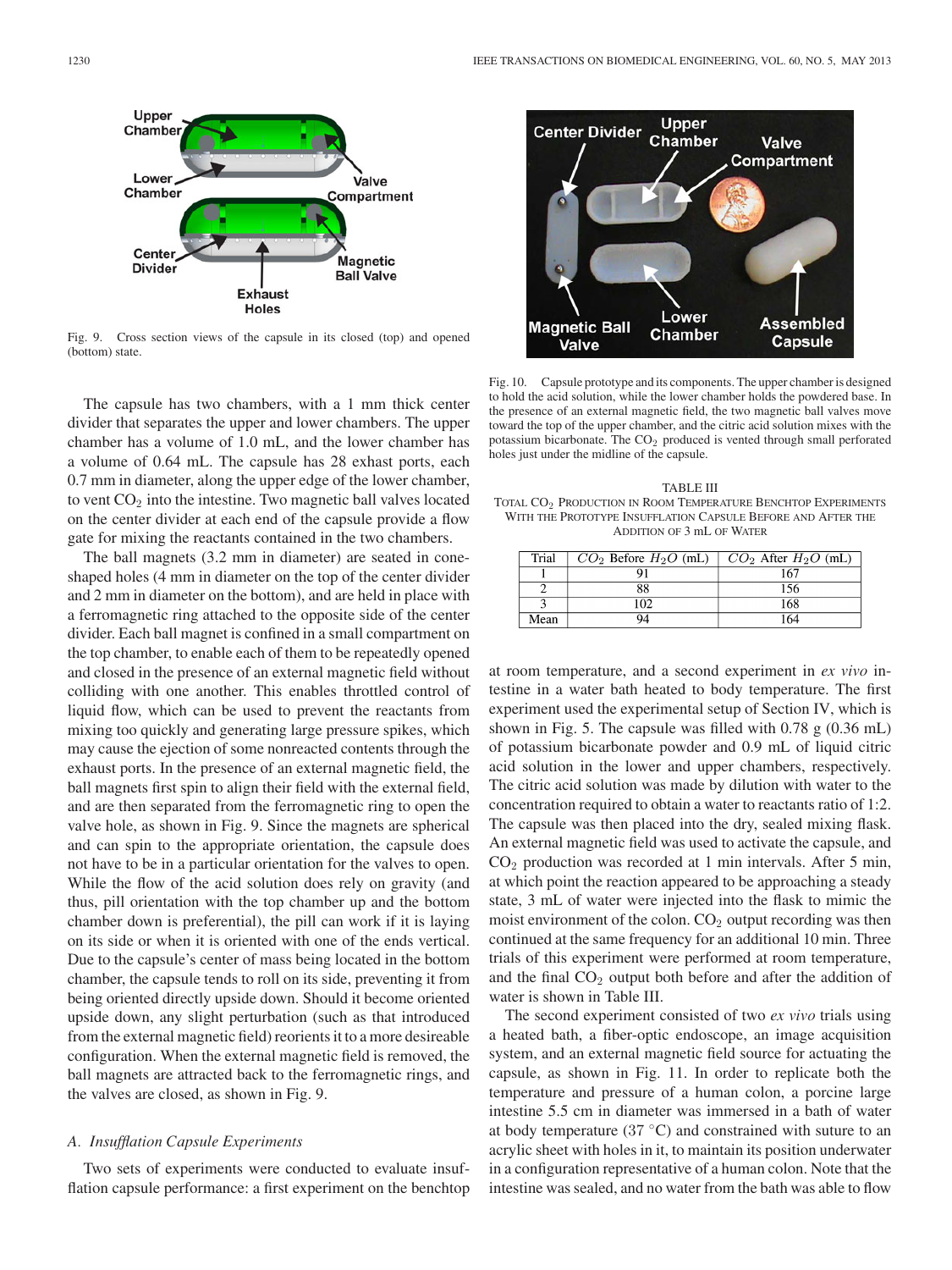

Fig. 11. Experimental setup for *ex vivo* insufflation capsule experiments, consisting of a heated water bath, an endoscope, and an external magnet attached to a robotic arm.

into the intestine. A pattern of nine markers was arranged along the intestine, as previously done for the visualization experiment in Section II-A.

The capsule was then placed inside the intestine, 10 cm past the group of markers furthest from the endoscope, and a robot arm with an attached external magnet was used to activate the capsule. A second, thin piece of acrylic was placed on top of the heated bath in order to limit the displacement caused by the magnetic attraction between the external permanent magnet and the magnets onboard the capsule, much like the skin and adipose tissue of a human would do. The endoscope was placed on the opposite side of the marker rings from the capsule, and was used to observe the level of insufflation provided by the capsule.

In the first trial, an insufflation capsule with the same payload as in the benchtop experiments was placed in the colon. The robot was then used to bring the external magnet 10 cm above the colon to activate the capsule, opening the valves. To verify that the valves could open and close as desired, the external magnet was repeatedly moved away from the setup and back to the activation position, and it was visually observed that insufflation started and stopped as desired. As shown in Fig. 12, the capsule successfully inflated a section of the colon surrounding it, measuring 3.18 cm in diameter  $\times$  14.0 cm in length. We observed that distention of the intestine to its full diameter (5.5 cm) was not required to enhance visualization, which is consistent with results obtained in our visualization experiment (Section II-A). The images in Fig. 12 were taken approximately 4 min after the capsule was activated. Based on the dimensions of the inflated colon, we calculated the volume of  $CO<sub>2</sub>$  produced to be approximately 110 mL, which is comparable to the insufflation observed prior to adding the additional 3 mL of water to the glass flask in the benchtop experiments described earlier. With this insufflation level, six markers were clearly visible. We also note that there was very little foam, a byproduct of the reaction, generated by this capsule in the intestine (presumably due to the fact that the gas generated is forced through the orifaces), and what little foam was produced did not hamper the ability to view the intestinal lining, as shown in Fig. 12.



Fig. 12. Endoscopic view (left) and external view (right) demonstrating the level of insufflation provided by a single internal reaction capsule approximately 4 min after activation, at which point six of the nine markers were visible.

To test the ability of multiple insufflation capsules to work in cooperation to inflate the intestine, we conducted a second experiment in which three capsules were used simultaneously in the *ex vivo* colon. The same protocol was used as in the single capsule experiment previously. In this case, the three capsules were close enough in proximity that they were all activated when the external magnetic field was introduced, but were not magnetically joined together when activated. One could also envision, however, moving the external magnet across larger distances if the capsules were further apart, which would cause the capsules to open one after the other. After 1 min, six of the nine markers could be viewed with the appropriate endoscope angle. Fig. 13 shows an endoscope image obtained 4 min after the initial activation, at which time eight of the nine markers were visible. We note that with slight endoscope manipulation, all nine markers could be seen, though there was no single image in which we could see all nine simultaneously. The length of intestine inflated was approximately 33 cm, with a diameter of 3.8 cm, leading to an estimated total  $CO<sub>2</sub>$  output of 375 mL.

While the quantities of gas generated in both single and multiple capsule experiments are sufficient to enhance visualization and locomotion in light of the results in Section II, they are lower (approximately 75–90 mL less) than benchtop reaction studies in Section IV would suggest. This might be explained by the possibility of potassium bicarbonate powder being ejected through the exhaust holes before being reacted with the citric acid solution. In this case, our total reactant volume would be lower, which would result in lower  $CO<sub>2</sub>$  output. Though we tried to ensure that all of the contents of both chambers were mixed by opening the valves multiple times, it is also possible that the citric acid solution compartment was not completely emptied into the lower chamber housing the potassium bicarbonate. This would also result in a lower volume of reactants, and would lower our expected  $CO<sub>2</sub>$  output. In comparing the capsule experiments alone, we observe that the capsules produced approximately 20 mL more in the *ex vivo* tests compared with the benchtop tests. This is likely due to the increase from room temperature to body temperature since the reaction is endothermic.

## VI. CONCLUSION

The experiments and prototype presented in this paper indicate that it is possible to carry a sufficient volume of reactants and water onboard a capsule to provide wireless insufflation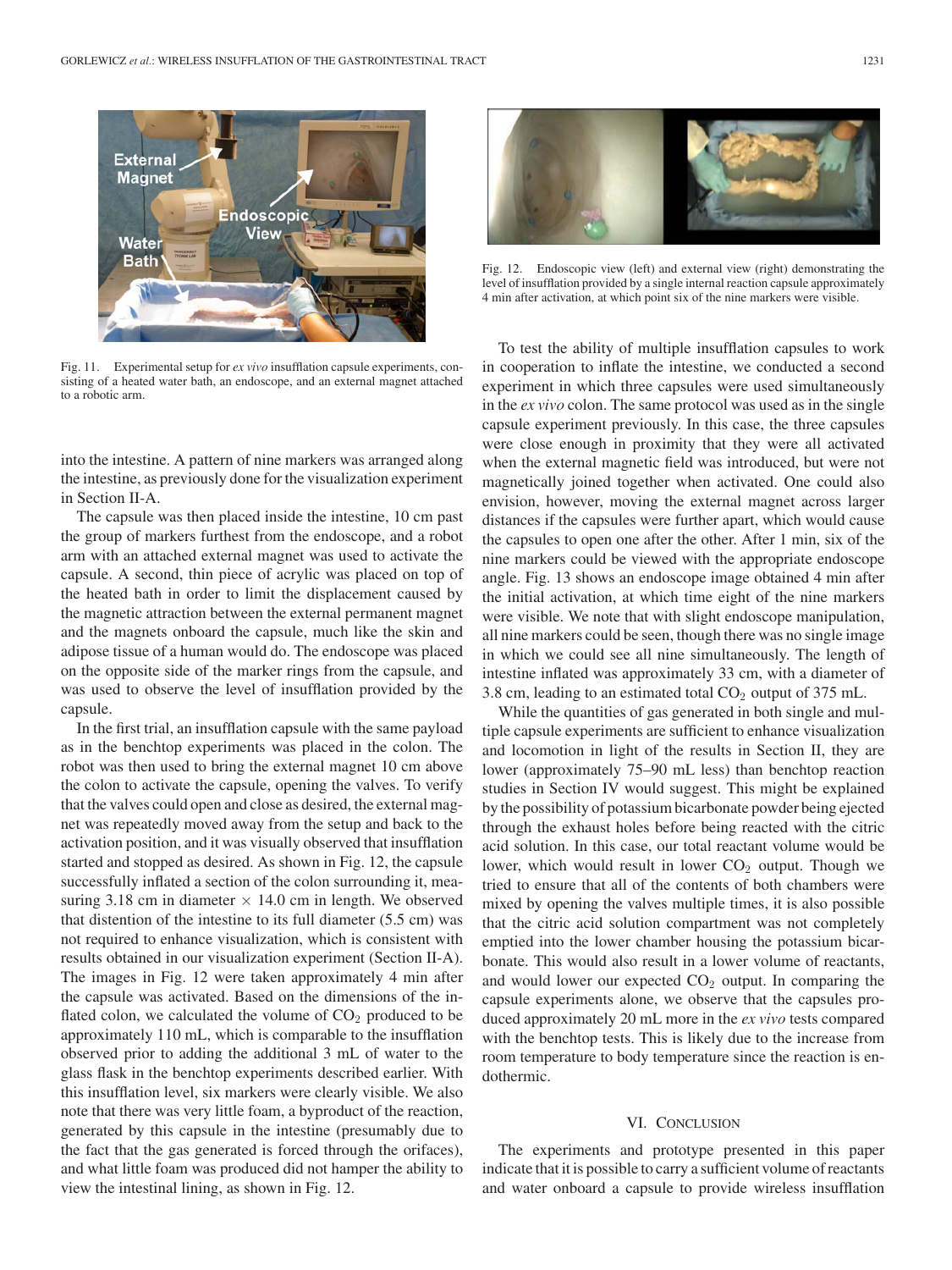

Fig. 13. Endoscopic view (left) and external view (right) demonstrating the level of insufflation provided by three internal reaction capsules approximately 4 min after the initial activation. At this point, eight of the nine markers were visible on the intestinal wall.

useful for enhancing visualization and locomotion in the colon. Future studies will be needed to determine whether this can reduce the false negative rates of wireless capsule endoscopes in colon inspection and provide a screening method that will encourage more people to obtain recommended colon cancer screenings. Future studies will also be needed to determine if such insufflation can act as an adjunct to assist robotic capsules of various designs [13]–[15], [28], but this seems likely, given that robotic capsules are typically tested with endoscopedelivered insufflation assistance. One can easily envision how an insufflation capsule such as ours could be used as part of a multicapsule platform where one or more capsules provide insufflation, while other capsules are used to acquire images, provide diagnostic functions, or deploy therapeutic intervention. With the ability to improve visualization and locomotion, it is likely that wireless insufflation capsules will enhance the diagnostic capabilities of capsule endoscopes, and propel robotic capsules into an expanding variety of clinical applications.

#### **REFERENCES**

- [1] J. L. Toennies, G. Ciuti, B. F. Smith, A. Menciassi, P. Valdastri, and R. J. Webster, III, "Toward tetherless insufflation of the GI tract," in *Proc. Int. Conf. IEEE Eng. Med. Biol. Soc.*, Aug./Sep. 2010, pp. 1946–1949.
- [2] J. L. Toennies and R. J. Webster, III, "A wireless insufflation system for capsular endoscopes," *J. Med. Dev.*, vol. 3, no. 2, p. 27514, Jun. 2009.
- [3] American Cancer Society. (2012, Aug.). What are the key statistics about colorectal cancer? [Online]. Available: http://www.cancer.org/Cancer/ ColonandRectumCancer/DetailedGuide/colorectal-cancer-key-statistics
- [4] D. A. Joseph, A. S. DeGroff, N. S. Hayes, F. L. Wong, and M. Plescia, "The colorectal cancer control program: Partnering to increase population level screening," *Gastroint. Endosc.*, vol. 73, no. 3, pp. 429–434, 2011.
- [5] S. J. Winawer, "Colorectal cancer screening," *Best Pract. Res. Clin. Gastroenterol.*, vol. 21, pp. 1031–1048, 2007.
- [6] Center for Disease Control Prevention. (2011). Colorectal cancer: 1 in 3 adults are not being screened. [Online]. Available: http://www.cdc.gov/vitalsigns/CancerScreening/
- [7] G. Costamagna, S. K. Shah, M. E. Riccioni, F. Foschia, M. Mutignani, V. Perri, A. Vecchioli, M. G. Brizi, A. Picciocchi, and P. Marano, "A prospective trial comparing small bowel radiographs and video capsule endocopy for suspected small bowel disease," *Gastroenterology*, vol. 123, pp. 999–1005, 2002.
- A. Moglia, A. Menciassi, P. Dario, and A. Cuschieri, "Capsule endoscopy: Progress update and challenges ahead," *Nat. Rev. Gastroenterol. Hepatol.*, vol. 6, pp. 353–362, 2009.
- [9] M. E. Riccioni, R. Urgesi, A. Cianci, R. Bizzotto, C. Spada, and G. Costamagna, "Colon capsule endoscopy: Advantages, limitations, and expectations. which novelties?," *World J. Gastroint. Endosc.*, vol. 4, pp. 99–107, 2012.
- [10] M. Quirini, A. Menciassi, S. Scapellato, P. Dario, F. Rieber, C.-N. Ho, S. Schostek, and M. Schurr, "Feasibility proof of a legged locomotion

capsule for the GI tract," *Gastroint. Endosc.*, vol. 67, pp. 1153–1158, 2008.

- [11] G. Ciuti, P. Valdastri, A. Menciassi, and P. Dario, "Robotic magnetic steering and locomotion of microsystems for diagnostic and surgical endoluminal procedures," *Robotica*, vol. 28, pp. 199–207, 2010.
- [12] J. E. East, P. Bassett, N. Arebi, S.-T. Gibson, and T. Guenther, and S. B.P., "Dynamic patient position changes during colonoscope withdrawal increase adenoma detection: A randomized, crossover trial," *Gastroint. Endosc.*, vol. 73, no. 3, pp. 456–463, 2011.
- [13] P. Valdastri, M. Simi, and R. J. Webster, III, "Advanced technologies for gastrointestinal endoscopy," *Annu. Rev. Biomed. Eng.*, vol. 14, pp. 397– 429, 2012.
- [14] J. L. Toennies, G. Tortora, M. Simi, P. Valdastri, and R. J. Webster, III, "Swallowable medical devices for diagnosis and surgery: The state of the art," *Proc. Inst. Mech. Eng. Part C—J. Mech. Eng. Sci.*, vol. 224, no. 7, pp. 1397–1414, Jul. 2010.
- [15] K. Twomey and J. R. Marchesi, "Swallowable capsule technology: Current perspectives and future directions," *Endoscopy*, vol. 41, pp. 357–362, 2009.
- [16] K. M. Miller, A. W. Mahoney, T. Schmid, and J. J. Abbot, "Proprioceptive magnetic-field sensing for closed-loop control of magnetic capsule endoscopes," in *Proc. IEEE/RSJ Int. Conf. Intell. Robot. Syst.*, to be published.
- [17] S. Yim and M. Sitti, "Design and rolling locomotion of a magnetically actuated soft capsule endoscope," *IEEE Trans. Robot.*, vol. 28, no. 1, pp. 183–194, Feb. 2012.
- [18] H. Zhou, G. Alici, T. D. Than, and W. Li, "Modeling and experimental investigation of rotational resistance of a spiral-type robotic capsule inside a real intestine," *IEEE/ASME Trans. Mechatronics*, to be published.
- [19] L. Sliker, M. Kern, J. A. Schoen, and M. E. Rentschler, "Surgical evaluation of a novel tethered robotic capsule endoscope using micro-patterned treads," *Surg. Endosc.*, vol. 26, no. 10, pp. 2862–2869, 2012.
- [20] S. R. Platt, J. A. Hawks, and M. E. Rentschler, "Vision and task assistance using modular wireless in vivo surgical robots," *IEEE Trans. Biomed. Eng.*, vol. 56, no. 6, pp. 1700–1710, Jun. 2009.
- [21] R. Walker, *Guide to the Human Body*. J. Potts, Ed. Richmond Hill, Canada: Firefly Books Ltd., 2004.
- [22] A. E. Schindler, J. A. Schneider, and K. L. Obstein, "Foaming at the mouth: Ingestion of 35% hydrogen peroxide solution (with video)," *Clin. Gastroenterol. Hepatol.*, vol. 2, pp. e13–e14, 2012.
- [23] FDA Database of Select Committee on GRAS Substances (SCOGS) Reviews. (2012, Jul.). [Online]. Available: http://www.accessdata.fda.gov/scripts/fcn/fcnNavigation.cfm?rpt=scogs
- [24] N. Noori, K. K.-Zadeh, C. P. Kovesdy, S. B. Murali, R. Bross, A. R. Nissenson, and J. D. Kopple, "Dietary potassium intake and mortality in long-term hemodialysis patients," *Amer. J. Kidney Disord.*, vol. 56, pp. 338–347, 2010.
- [25] A. M. Hussein, C. I. Bartram, and C. B. Williams, "Carbon dioxide insufflations for more comfortable colonoscopy," *Gastroint. Endosc.*, vol. 30, no. 2, pp. 68–70, 1984.
- [26] Matesy GmbH. MAARS (Magnetic Active Agent Release System) Capsule. (2012, Jul.). [Online]. Available: Pharmagnetic. www.pharmagnetic.de/background.htm
- [27] B. L. D. Keulenaer, J. J. D. Waele, B. Powell, and M. L. N. G. Malbrain, "What is normal intra-abdominal pressure and how is it affected by positioning, body mass and positive end-expiratory pressure?," *J. Intens. Care Med.*, vol. 35, no. 6, pp. 969–976, 2009.
- [28] P. Valdastri, C. Quaglia, E. Susilo, A. Menciassi, P. Dario, C. N. Ho, G. Anhoeck, and M. O. Schurr, "Wireless therapeutic endoscopic capsule: In vivo experiment," *Endoscopy*, vol. 40, pp. 979–982, 2008.



Jenna L. Gorlewicz (S'08) received the B.S. degree in mechanical engineering from Southern Illinois University Edwardsville, Edwardsville, IL, in 2008. She is currently in the 5th year of the Ph.D. degree in mechanical engineering from Vanderbilt University, Nashville, TN.

Her current research interests include developing novel devices and interfaces in medicine and education.

Ms. Gorlewicz is a National Science Foundation Graduate Research Fellow.